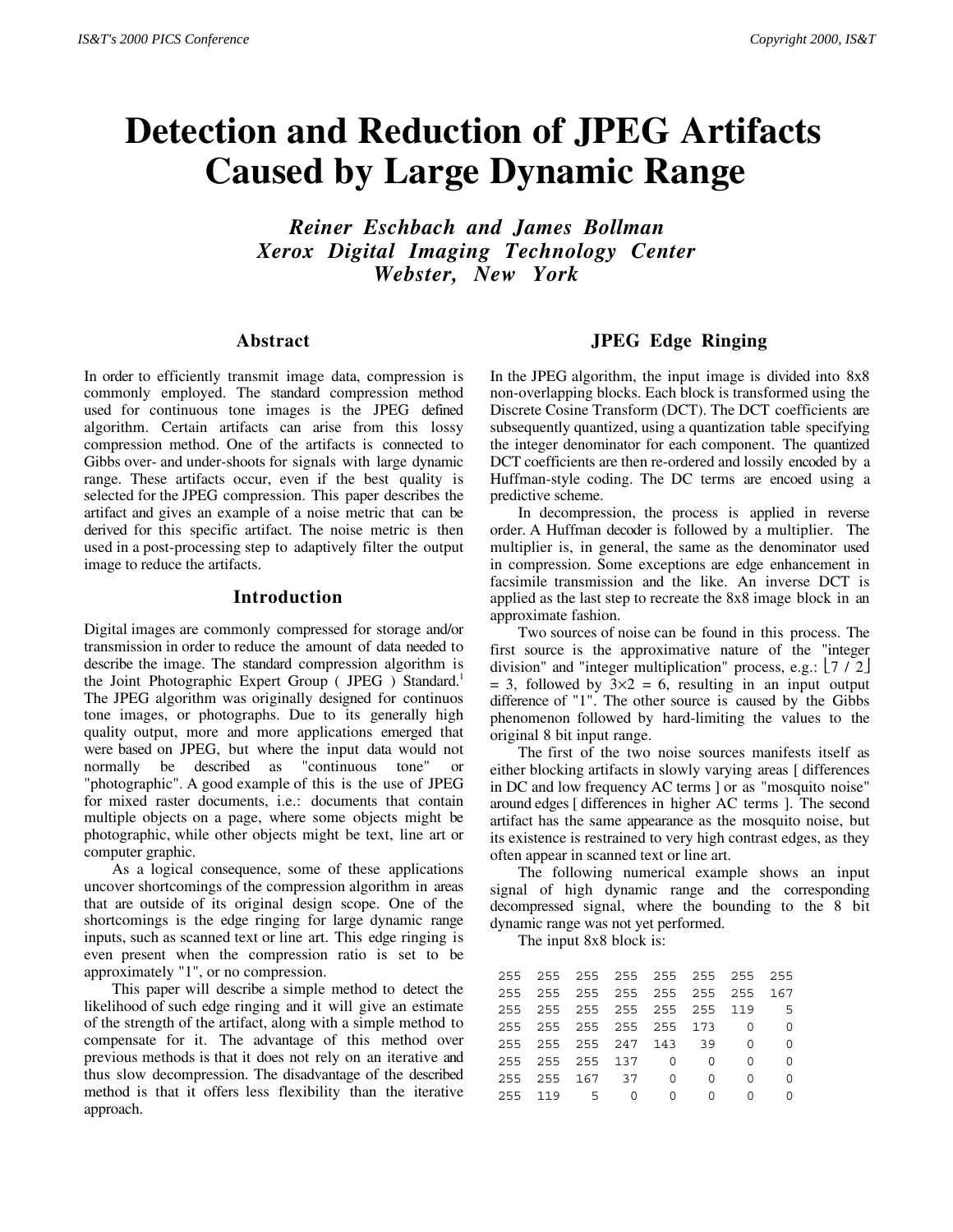|  |  | 246 268 253 246 268 255 237 261 |  |  |
|--|--|---------------------------------|--|--|
|  |  | 267 239 259 261 241 278 261 145 |  |  |
|  |  | 249 260 242 233 259 240 130 18  |  |  |
|  |  | 254 279 259 255 261 158 23 -15  |  |  |
|  |  | 258 235 267 249 127 43 18 -20   |  |  |
|  |  | 252 262 233 131 19 -18 -7 -5    |  |  |
|  |  | 264 266 150 33 19 2 -16 23      |  |  |
|  |  | 247 113 23 1 -13 -3 9 -12       |  |  |

As can be seen, several of the values of the 8x8 example block are decompressed to values that lie outside the [0,255] interval. In standard decompression, all outside values are clipped to the interval, resulting in

|  |  | 246 255 253 246 255 255 237 255 |  |    |
|--|--|---------------------------------|--|----|
|  |  | 255 239 255 255 241 255 255 145 |  |    |
|  |  | 249 255 242 233 255 240 130 18  |  |    |
|  |  | 254 255 255 255 255 158 23 0    |  |    |
|  |  | 255 235 255 249 127 43 18 0     |  |    |
|  |  | 252 255 233 131 19 0 0 0        |  |    |
|  |  | 255 255 150 33 19 2 0           |  | 23 |
|  |  | 247 113 23 1 0 0 9 0            |  |    |

The mosquito noise can be clearly seen in this example, with an amplitude reaching a digital count of "23".

#### **Reduction of JPEG Ringing**

In this paper we propose to use the JPEG data before dynamic range clipping as a detector for the likelihood of edge ringing. In this case, we assume that at every place, where the dynamic range exceeds the 8 bit interval some ringing noise is visible in close spatial proximity. The simplest form of proximity which will also be used in this paper is a 3x3 window.

Additionally, we will assume that the amplitude of the dynamic range violation is a good indicator for the local mosquito noise and that the overall image grayscale should be preserved.

The method can best be explained by using a simple example. Assume, for simplicity, an area of 4x4 pixels with the following values:

| 10 | 12  | 7  | 255 |
|----|-----|----|-----|
| 3  | 2   | -4 | 253 |
| 9  | -9  | -6 | 255 |
| 4  | -12 | 4  | 254 |

In this case, the first out-of-range number that is encountered (in standard left-right, top-bottom processing) is the value "-4" . In a simple implementation, the neighborhood is examined, starting with the pixel having the value "12". The two pixels can be brought into dynamic range without any changes in overall brightness by reducing the value of the in-range pixel by "4", giving a new array having the values:

| 10 | 8   | 7  | 255 |
|----|-----|----|-----|
| 3  | 2   | ი  | 253 |
| 9  | -9  | -6 | 255 |
| 4  | -12 | 4  | 254 |

The next out-of-range pixel has the value "-9" which is corrected using the pixels valued "3" (above left), "2" (above) and "9" (right) in the processing order to give:

| 10 | 8   | 7  | 255 |
|----|-----|----|-----|
| 0  | O   | ŋ  | 253 |
| 5  | ŋ   | -6 | 255 |
| 4  | -12 | 4  | 254 |

The next out-of-range pixel has the value "-6" which is partly corrected using the pixel valued "4", giving:

| 8     | 7  | 255 |
|-------|----|-----|
| n     | ŋ  | 253 |
| ŋ     | -2 | 255 |
| $-12$ | ი  | 254 |
|       |    |     |

It should be noted that the pixels valued at "255" and "253" etc. are not used in the compensation. This is motivated by the fact that out-of-range values will occur at object edges and should not be corrected by softening the edge. For out-of-range values that are smaller than "0", only pixels are considered whose values are positive and smaller than a preset value  $\Delta$ , with  $\Delta$  being somewhere between 20 and 50. For out-of-range values that are larger than "255", only pixels are considered whose values are inside the dynamic range and larger than a preset value  $\Delta^*$ , with  $\Delta^*$ being somewhere between 205 and 235 ( i.e.  $\Delta^* = 255 - \Delta$ ).

For the current pixel having a value of "-2", this means that no compensating pixel location can be found in the 3x3 neighborhood. The pixel is then clipped to the interval boundary.

| 10 | 8   | 7 | 255 |
|----|-----|---|-----|
| U  | U   | U | 253 |
| 5  | U   | U | 255 |
| 4  | -12 | U | 254 |

The compensation of the last out-of-range pixel leads to a final output block

| 10 | 8 | $\overline{7}$ | 255 |     |
|----|---|----------------|-----|-----|
| 0  | 0 | 0              | 253 | (a) |
| 0  | U | 0              | 255 |     |
| 0  | n | 0              | 254 |     |

Comparing the resulting output block shown in (a) to the output block as it would be created using the standard decompression shown in (b)

| 10 | 12 | $\mathcal I$ | 255 |     |
|----|----|--------------|-----|-----|
| -3 | 2  | 0            | 253 | (b) |
| 9  | n  | 0            | 255 |     |
|    | n  |              | 254 |     |

on sees that the noise in the block is reduced.